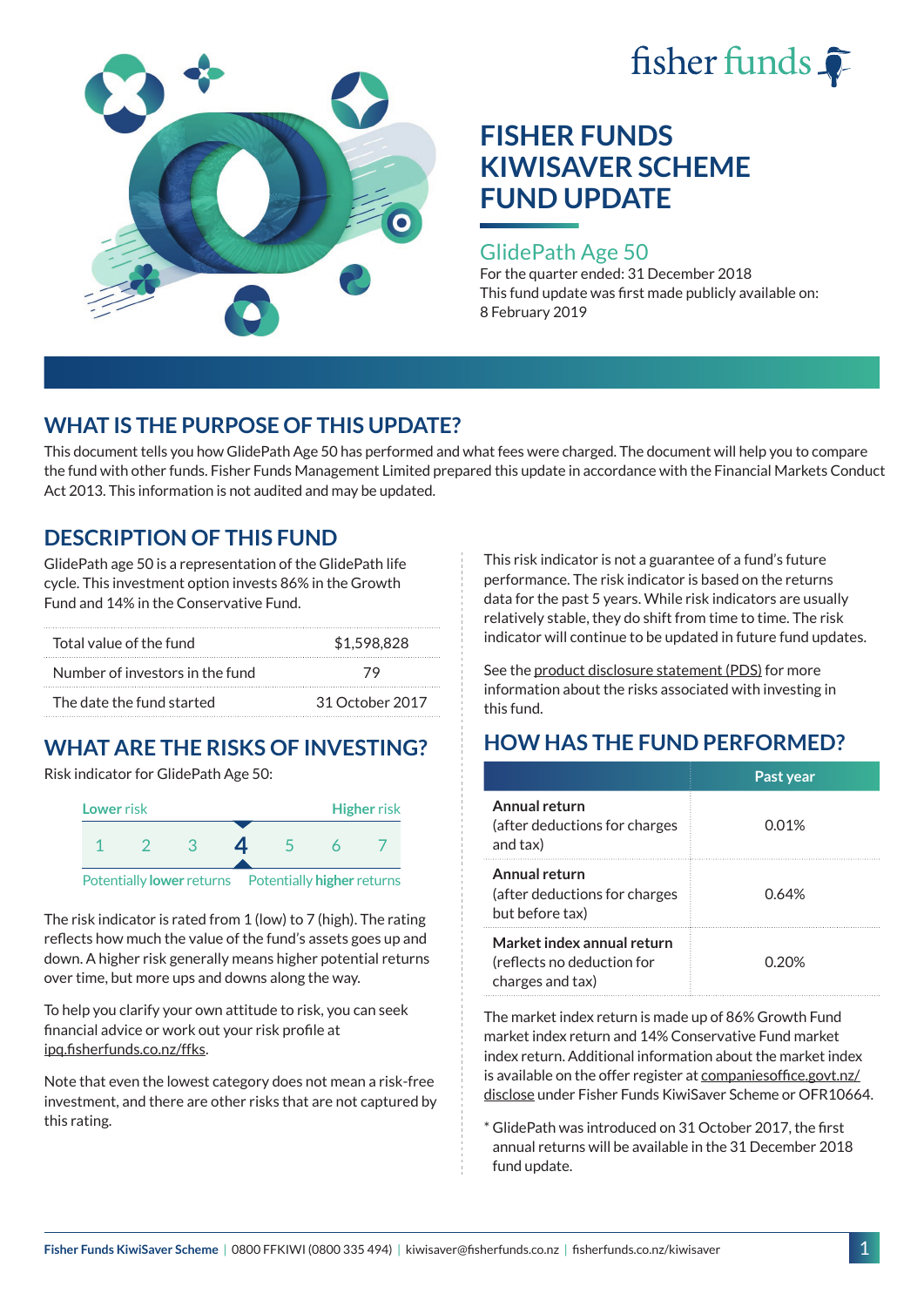### **WHAT FEES ARE INVESTORS CHARGED?**

Investors in GlidePath Age 50 are charged fund charges that include GST. In the year to 31 March 2018 these were:

|                                                       | % of net asset value   |  |
|-------------------------------------------------------|------------------------|--|
| <b>Total fund charges</b>                             | 1.40%                  |  |
| Which are made up of:                                 |                        |  |
| <b>Total management and</b><br>administration charges | 1.40%                  |  |
| Including:                                            |                        |  |
| Manager's basic fee                                   | 0.93%                  |  |
| Other management and<br>administration charges        | 0.13%                  |  |
| Total performance-based fees <sup>1</sup>             | 0.34%                  |  |
| Other charges:                                        | \$ amount per investor |  |
| Annual membership fee                                 |                        |  |

Small differences in fees and charges can have a big impact on your investment over the long term.

### **EXAMPLE OF HOW THIS APPLIES TO AN INVESTOR**

Sarah had \$10,000 in the fund at 31 October 2017 and did not make any further contributions. At 30 September 2018, Sarah received a return after fund charges were deducted of \$1 (that is 0.01% of her initial \$10,000). Sarah also paid \$36 in other charges. This gives Sarah a total loss after tax of -\$35 for the period.

# **WHAT DOES THE FUND INVEST IN?**

#### **Actual investment mix**

This shows the types of assets that the fund invests in.



#### **Target investment mix**

This shows the mix of assets that the fund generally intends to invest in.



### **Currency hedging**

The currency hedge ratios for each asset class (hedged into NZD) at quarter end are:

|                                    | نا Benchmark | Actual     |
|------------------------------------|--------------|------------|
| International fixed interest       | 100%         | 99.1%      |
| Australian equities                | 7በ%          | 67.8%      |
| International equities             | ናበ%          | <b>30%</b> |
| Listed property (overseas portion) | 70%          | 70.1%      |